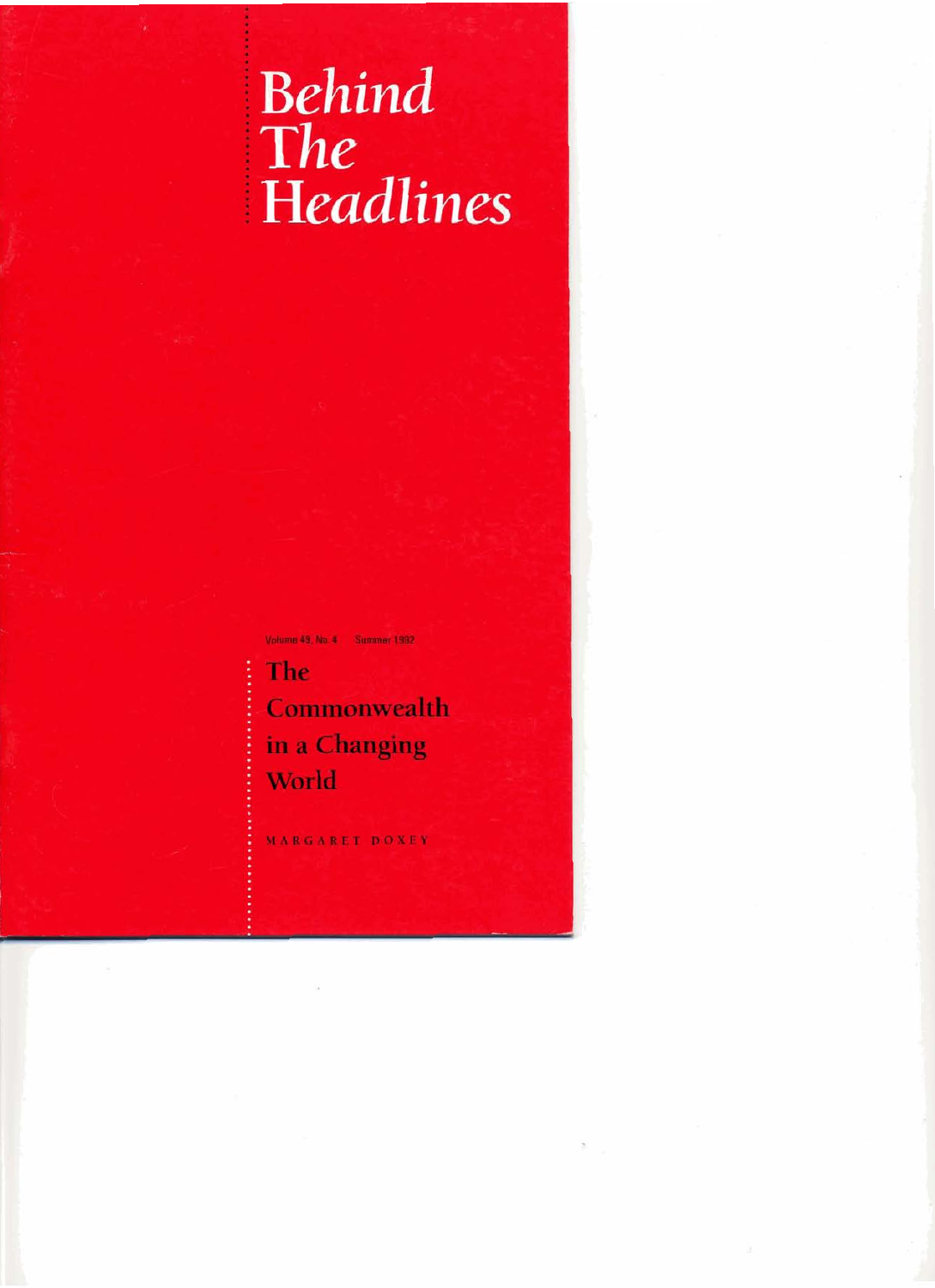# Behind The *Headlines*

Editor: David Stafford Associate Editor: Gayle Fraser

© Canadian Institute of International Affairs 1992 Published quarterly \$3.00 per single issue \$12.00 per year / \$10.00 for subscriptions placed direct (Canadian addresses add 7% GST) GST Registration No. R106861610

Summer 1992 (Date of issue –June 1992) ISSN 0005-7983

Publications Mail Registration No. 2578

Contributions on topical issues in international afffairs that will be of interest to members of the Canadian Institute of International Affairs should be addressed to the Editor, CIIA, 15 King's College Circle, Toronto, Canada M5S 2V9. Tel: <sup>4</sup> 16-979-1851 / Fax: 416-9798575. Submissions, typed double spaced, with a minimum number of endnotes, must not exceed 6,500 words.

The mission of the Canadian Institute of International Affairs is to promote an understanding of international affairs by providing interested Canadians with a nonpartisan, nation-wide forum for informed discussion, analysis, and debate. The Institute as such is precluded by its constitution from expressing an official opinion on any aspect of world affairs. The views expressed in Behind The Headlines are therefore those of the authors alone.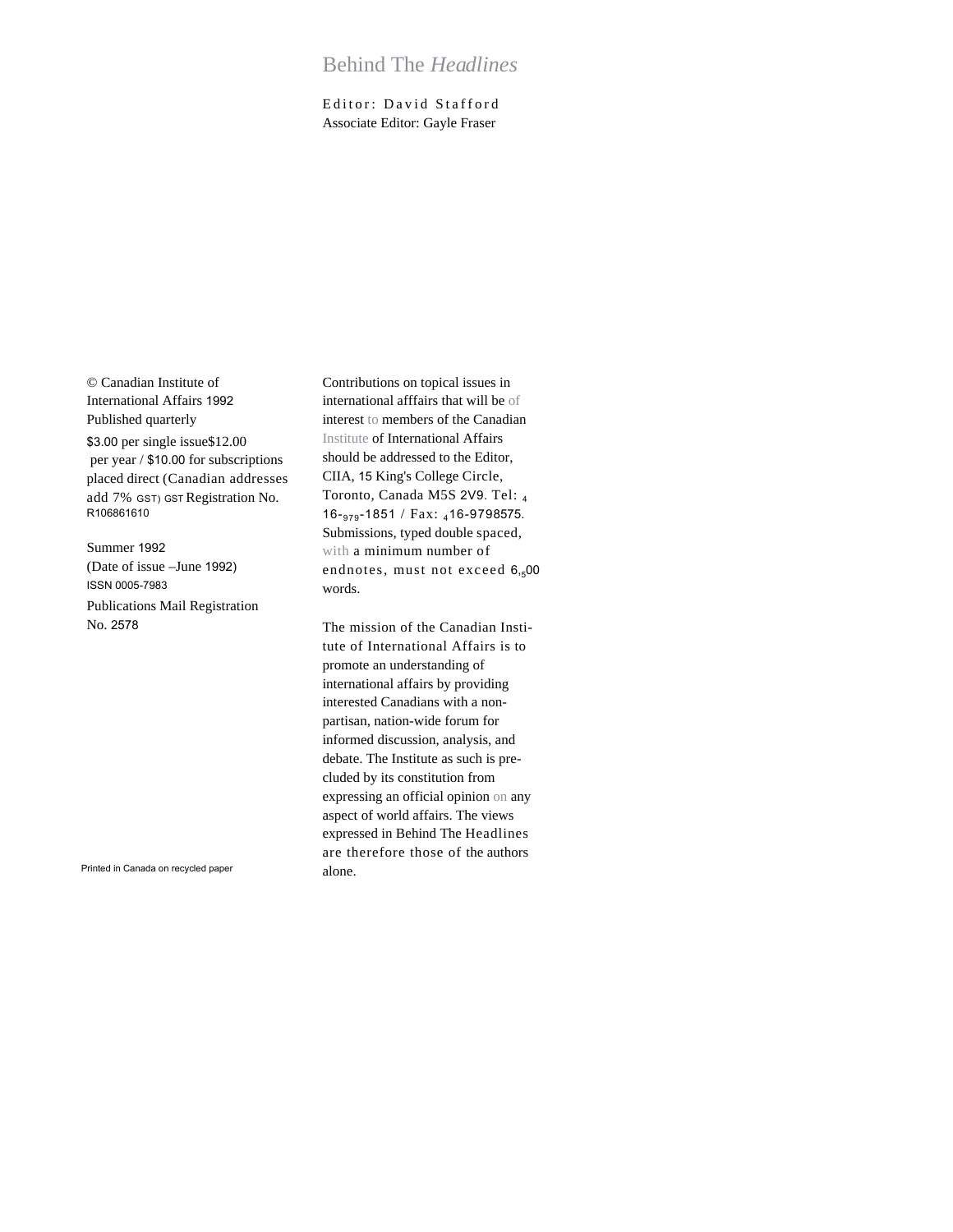# The Commonwealth in a Changing World

#### MARGARET DOXEY

For more than forty years following World War II the relatively stable parameters of the Cold War defined East-West relations in terms of ideological and strategic rivalry. These parameters also permitted the emergence of non-alignment as a foreign policy orientation, a choice of client regimes to each superpower and, in some cases, a choice of patrons to leaders of Third World states. In the last few years, however, the international landscape has altered dramatically and with astonishing speed. Familiar landmarks have been swept away in a tidal wave of change. A divided Germany and Soviet control of eastern Europe are now history; indeed the former Soviet Union has vanished, replaced by independent republics, held by tenuous bonds in a Commonwealth of Independent States. Russia, the dominant republic, has succeeded to the Soviet seat on the United Nations Security Council. The three Baltic states have regained their independence, and governments there, as in eastern Europe, are struggling to achieve political and economic viability with democratic, free market regimes. Communism as an ideology and as an economic system is discredited, and market forces are blowing through doors and windows which for decades were tightly closed. But the transition from command economies to prosperous market economies is fraught with difficulty, and massive injections of Western aid are now being sought by former communist states. West-East relations now bear some resemblance to North-South relations in that inequality has replaced the 'balance' which characterized the Cold War years.

Inevitably, North-South relations have also changed. Not only is the West the sole source of military and economic assistance for developing countries, but Western attention is concentrated on the political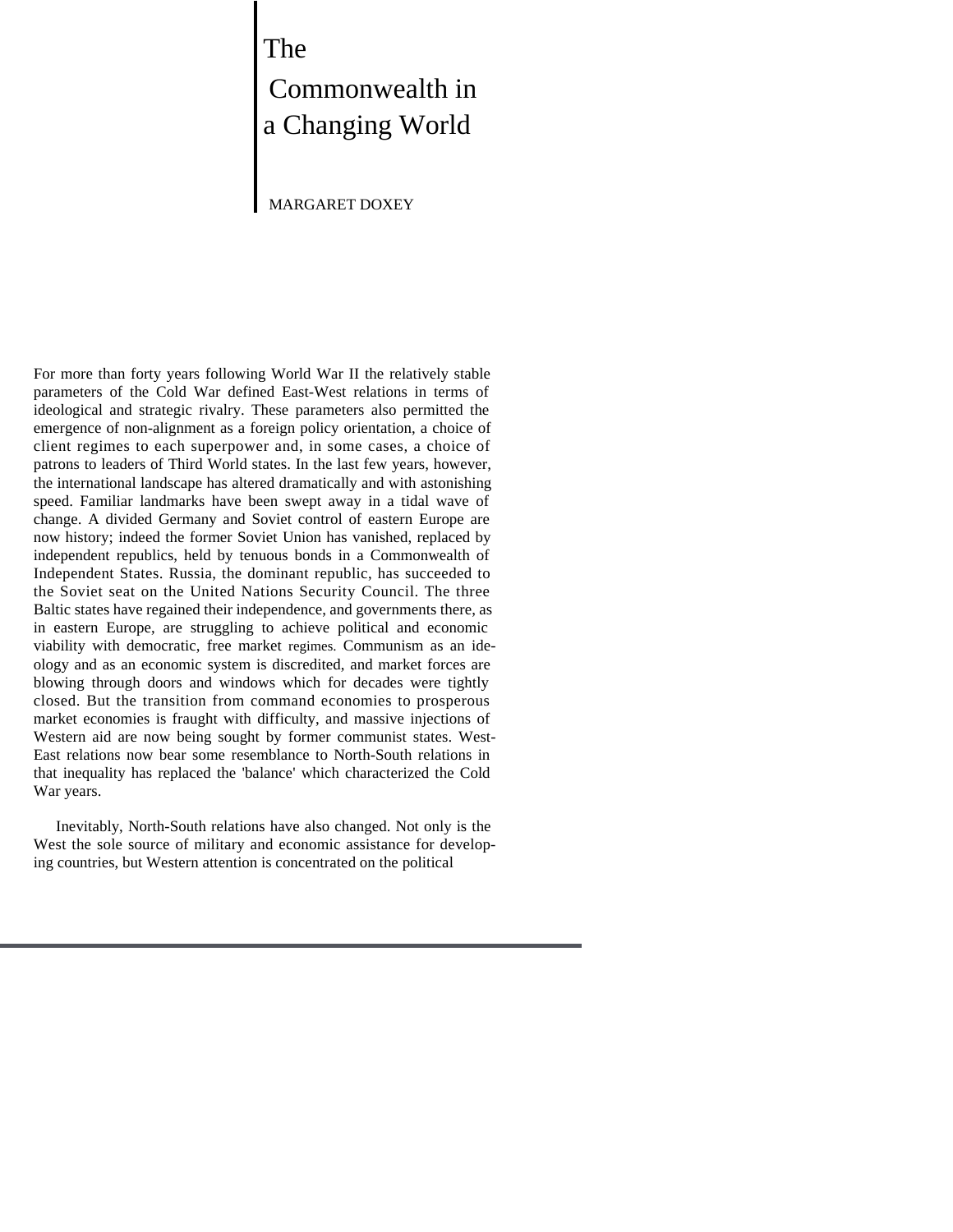and economic problems of countries close at hand. Eastern Europe, Yugoslavia, and the former Soviet republics preoccupy the United States and members of the European Community (Ec), and the problems of more remote and less threatening areas, such as Africa and South Asia, carry much lower priority.

All international organizations, not only those like NATO and the Warsaw Treaty Organization for which the Cold War was the raison d'etre, are directly affected by this transformation of the international landscape. The United Nations, with virtually universal membership, has been a considerable beneficiary, assuming a new centrality in world affairs. After decades of stalemate, consensus among the permanent members has enabled the Security Council to act decisively on a number of important issues – not only in response to the Iraqi invasion of Kuwait, but also in the final stages of Namibian independence, in sundry peacekeeping operations, and in attempts to bring political stability to Cambodia. The United Nations secretary-general is being encouraged to adopt a higher profile in peace and security matters. There is also an improved atmosphere in the General Assembly where the United States has regained some of the influence it enjoyed in the first fifteen years of the United Nations' existence.

The Commonwealth, which grew out of the former British Empire, must also respond and adapt to this altered world. It was not caught up in East-West confrontation, but as an association linking four developed states with a rapidly growing number of newly independent developing states, its major concerns from the 1960s onwards reflected those of the Third World: decolonization and the eradication of white minority rule in southern Africa; economic development and the redress of global economic inequality. These same themes featured prominently in the work of the United Nations and its agencies; they were also in the forefront of concern for the non-aligned movement and the Organization of African Unity. In the 1990s the international agenda looks different. The Middle East still presents intractable problems but decolonization is no longer an issue. White minority rule ended in Zimbabwe in 1980 and negotiations within South Africa for a new and democratic political dispensation have already begun. On the economic front North-South inequalities persist, compounded by heavy burdens of external debt, but there is no longer talk of a new international economic order. Multilateral development assistance is linked to restructuring of economies under World Bank and International Monetary Fund scrutiny, while bilateral aid has to be shared among an expanded group of recipients which now includes states which used to be a significant source of aid for the Third World. In addition, a new set of issues urgently needs international attention, particularly environmental degradation, the spread of AIDS, and the

2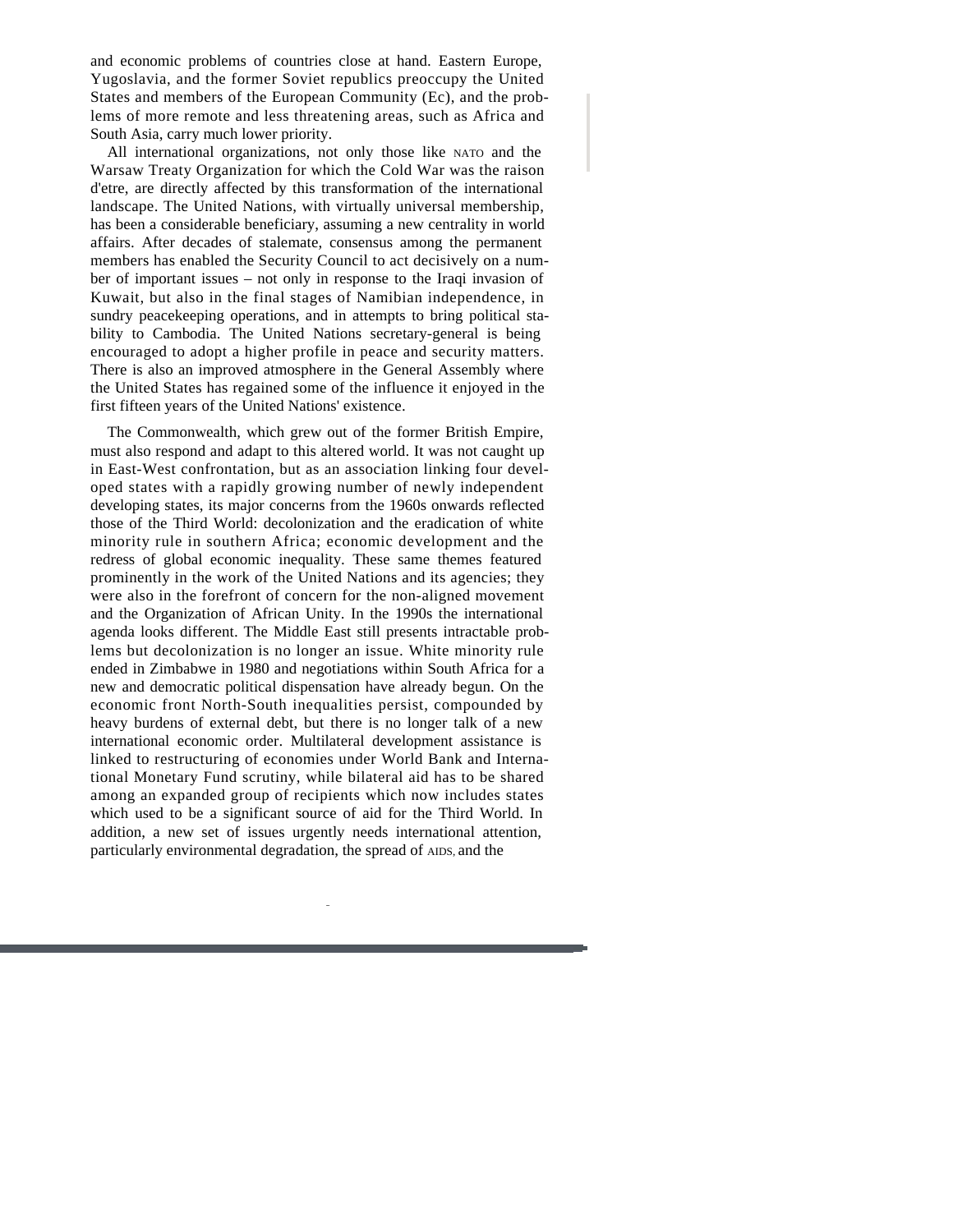control of drug-trafficking across international boundaries.

The collapse of communist regimes has also brought a new emphasis on democracy and human rights. Intense concentration on South Africa's inhumane apartheid system in United Nations and Commonwealth forums was accompanied by an uncritical tolerance of many other regimes whose record in the field of civil and political rights was less than satisfactory. Such regimes are now coming under much closer scrutiny, with implications for their continuing eligibility for Western aid and for the credibility of an association like the Commonwealth which claims to support principles of tolerance and justice and aspires to serve as an exemplar of co-operation.

In the light of all these developments, a review of Commonwealth priorities and structure was obviously needed. Heads of government meeting in Kuala Lumpur in 1989 decided that this review should not be conducted by officials, as in 1981, but should be dealt with at a higher level. A High-Level Appraisal Group of ten heads of government, assisted by a working group of senior officials, was mandated to identify possible roles which the Commonwealth could play in the 1990s and beyond, and to examine whether its institutions, including the secretariat, were adequately equipped for the task.' The outcome of this process will be discussed later in this essay, but first it is useful to outline briefly the character of the Commonwealth as it has evolved over the last three decades.

## *Recent* History

The Commonwealth was able to survive and expand in the second half of the zoth century as a result of the formula set out in the 1949 Declaration of London which allows members to have a republican form of government while continuing to acknowledge the British monarch as the symbolic head of the Commonwealth.' But the association's modern structure dates from 1965 when the Commonwealth secretariat, headed by a Commonwealth secretary-general, was set up to act as the central agency handling Commonwealth business. The first secretary-general served for ten years and the second for fifteen. Their terms of office provide a convenient time-frame for a review of recent Commonwealth history.'

1965-1975

Arnold Smith, a senior Canadian diplomat who was elected by Commonwealth governments in 1965 to head the secretariat, served two five-year terms. Under his capable and imaginative leadership the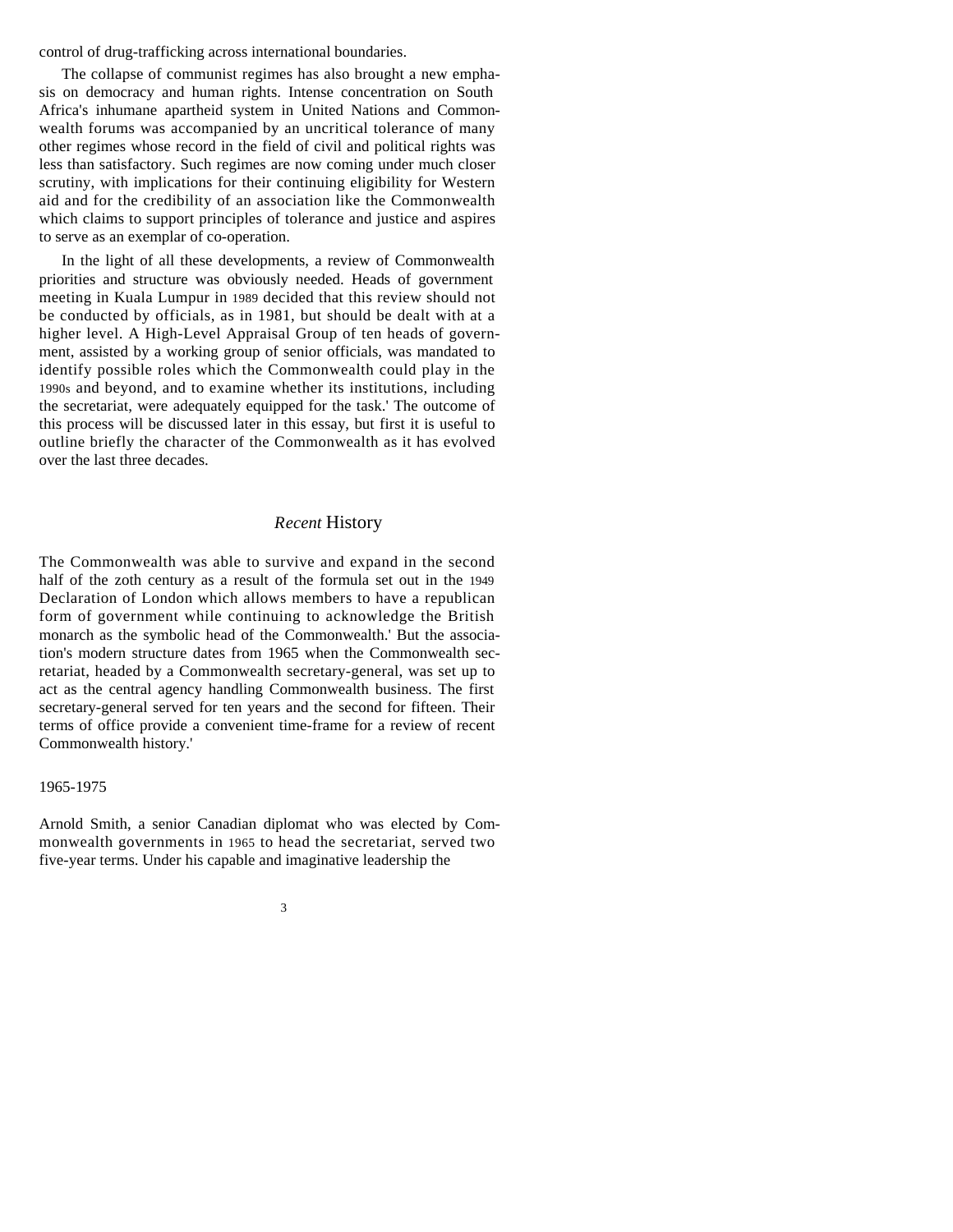secretariat had a smooth launch and managed to prove its seaworthiness in very troubled waters. The Rhodesian crisis which erupted in November 1965 with the white regime's illegal and unilateral declaration of independence (um) threatened to sink the Commonwealth ( and the secretariat). In succeeding years Arnold Smith had his work cut out, striving to hold the association together while at the same time building an effective team at Marlborough House in London to tackle tasks formerly performed in Whitehall and to develop new areas of activity.

The Commonwealth weathered the Rhodesian storm and, although the crisis was not satisfactorily resolved until Rhodesia became independent as Zimbabwe in 1980, tensions eased within the association once United Nations sanctions were imposed in t967. But there were other acute political crises during these years: civil war in Nigeria from 1966 to 197o; in 1971 war between India and Pakistan led to the break-up of Pakistan and the admission of Bangladesh to the Commonwealth, which prompted Pakistan to leave the association'; in 1971 too there was a tremendous row over British arms sales to South Africa; in 197<sup>4</sup> Turkey invaded and effectively partitioned Cyprus, a Commonwealth country. In 1973 Britain joined the EC, but this was not such a controversial issue for intra-Commonwealth relations as it had been at the time of Britain's first application to join in the early 196os. In welcome contrast to the stormy meetings in London in the late 196os and in Singapore in 1971, the Ottawa Commonwealth Heads of Government Meeting (CHOGM)) in 1973 ushered in a series of less highly charged biennial summits. 'Club' norms of informality and the free exchange of views were reasserted, and it was not until the question of sanctions against South Africa came to the fore in the mid1980s that the atmosphere again deteriorated.

Arnold Smith recognized the importance of functional co-operation in underpinning Commonwealth relationships, and in particular the need for a multilateral agency to assist the growing number of new members to acquire much needed manpower skills. An important step was taken in 1971 with the establishment of the Commonwealth Fund for Technical Co-operation (CFTC), a small-scale but efficient operation, financed by voluntary contributions from all Commonwealth members, with Canada and Britain contributing over Go per cent of its total funds. From an initial budget of \$1 million, the CFTC steadily expanded its activities until in  $1<sub>9</sub>91$  its annual expenditure was \$44.8 million. The CFTC provides general technical assistance and specific help with industrial and export market development. It finances fellowships and training and supports a small in-house task force for specialized consultancies.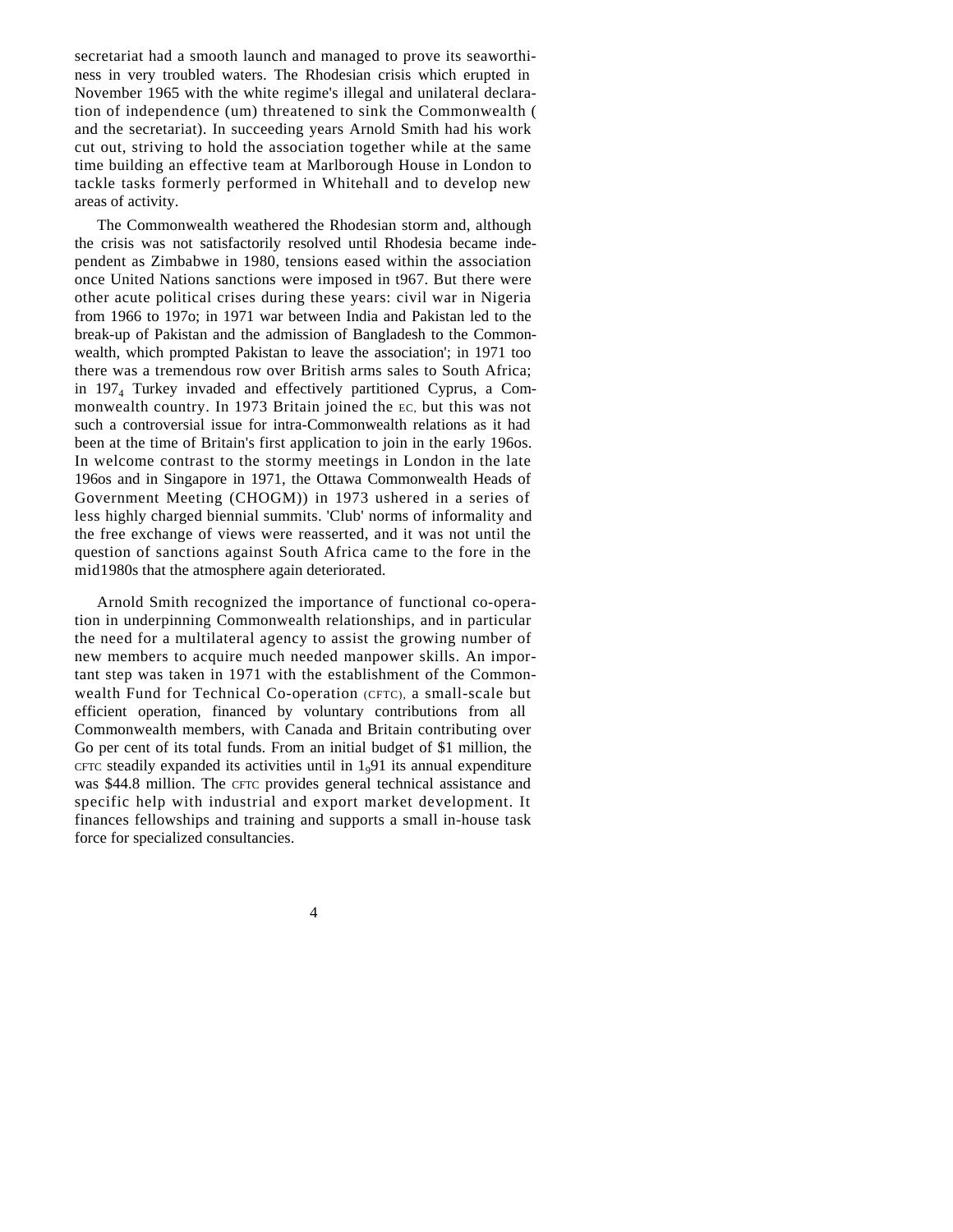During Smith's term of office two other institutions were established: the Commonwealth Youth Programme (1973) funded by voluntary contributions and the Commonwealth Science Council (1975) funded by assessed contributions.' As with the CFTC, the secretariat provides administrative services to both.

1975-1990

Arnold Smith's successor, Shridath (Sonny) Ramphal, was elected by heads of government meeting in Kingston, Jamaica, in <sup>1975</sup> and was reappointed for two further five-year terms. Ramphal inherited an office which had achieved credibility in the eyes of new Commonwealth members as being responsive to their interests without sacrificing the support of the older members, although British official attitudes to the secretariat — as indeed to the Commonwealth as a whole — remained cool, and the usual wariness about expensive and expansive international bureaucracies prevailed in Canberra and Ottawa as well as in London.

Ramphal had a different background from his predecessor. As attorney-general and foreign minister of Guyana, he was prominent in the non-aligned movement and a champion of Third World causes. Predictably, he sought a heightened political profile for the Commonwealth and the secretariat. The themes he emphasized in <sup>1975</sup> were dominant throughout his term of office: the eradication of white minority rule in Southern Africa on the one hand and the redress of global economic inequalities on the other. At the same time Commonwealth functional co-operation in economic and social fields continued to expand.

The long drawn out Rhodesian crisis finally ended <sup>15</sup> years after UDI. Guerrilla warfare and external pressure had undermined the illegal regime and at the Lancaster House conference representatives of the regime and of the liberation movements agreed on a cease-fire and a peaceful transition to independence with majority rule. A Commonwealth observer group monitored the elections, and Zimbabwe became independent in April 1980, an achievement for which the Commonwealth could take some credit.

South Africa was to prove far more intractable. Forced to withdraw from the Commonwealth in 1961, the South African government showed little readiness to make significant concessions to the black population — or to world opinion. Serious internal unrest flared up in 1975-6 (prompting a mandatory arms embargo imposed by the Security Council in 1977) and again in 1985-6, following the introduction of a tricameral parliamentary system which gave some representation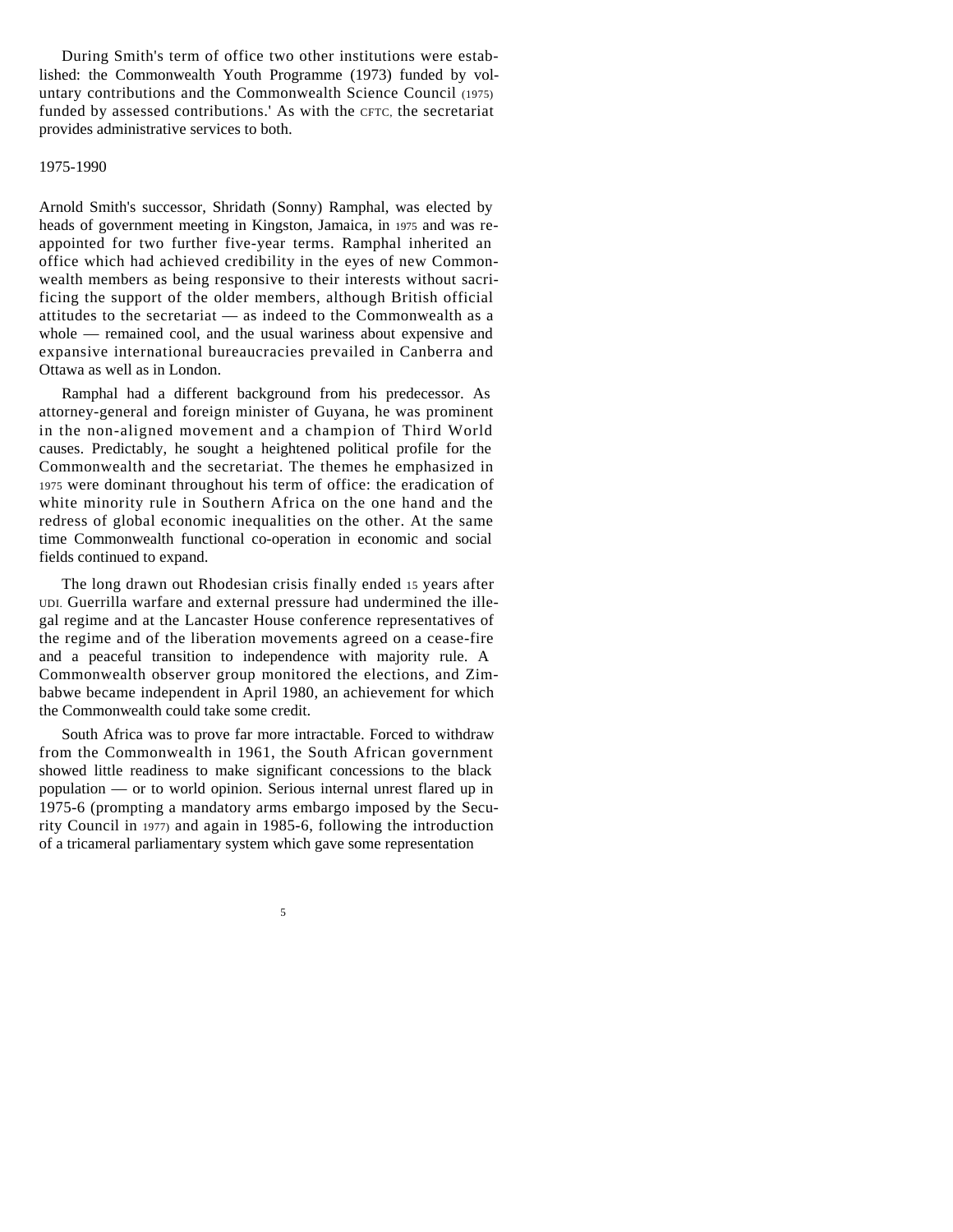to Indian and Coloured people but none to blacks. Ruthless repression ensued, bringing widespread international condemnation. In the last five years of Ramphal's secretary-generalship, the Commonwealth became centrally involved in the anti-apartheid campaign, taking a highprofile stance on the need for comprehensive sanctions. The failure of the mission undertaken by the Commonwealth Group of Eminent Persons in 1986 to persuade the South African government to initiate a meaningful dialogue with representatives of the majority of South Africans was followed by a sharp policy split over sanctions between Britain and all other members of the association. Despite heavy pressure which included lobbying by heads of government, public statements by Ramphal and others, and wholesale cancellations of attendance at the Commonwealth Games in Edinburgh, Margaret Thatcher's Conservative government refused to accept the sanctions recommended by the rest of the Commonwealth, agreeing only to the limited measures adopted by members of the EC. In fact the United States went beyond Britain and the EC: the Comprehensive Anti-Apartheid Act passed by Congress in 1986 over President Reagan's veto imposed a set of sanctions which corresponded closely to those recommended by the Commonwealth.

The isolation of Britain on this issue dominated media coverage at the CHOGMS in Nassau in 1985, at the 1986 London mini-summit, in Vancouver in 1987 and Kuala Lumpur in 1989. Thatcher's confrontational style and obvious disdain for the opinions of fellow Commonwealth leaders^ did not help to smooth over their differences. The split also produced a political coalition of leading Commonwealth members, notably Australia, Canada, India, and Nigeria, and a standing committee of foreign ministers, chaired by Canada, was established by the Vancouver CHOGM to oversee proposals to widen, tighten, and intensify sanctions. The work of this Commonwealth Committee of Foreign Ministers on Southern Africa (CCFMSA)' was mainly directed to commissioning studies of the effectiveness of various kinds of sanctions, particularly financial sanctions, and of ensuring that the issue continued to receive international attention. But the situation changed dramatically in 1990 when South African President EW. de Klerk released Nelson Mandela and other political prisoners, legalized the African National Congress (ANc) and other opposition groups, and set in train the repeal of apartheid legislation. By the time Ramphal left office in mid-1990 it was clear that Commonwealth policies towards the whole southern African region required rethinking. A constructive approach to South Africa could mean Commonwealth assistance in negotiations for a peaceful transition to democracy in that country, while support for neighboring states would no longer have the specific objectives of reducing their economic dependence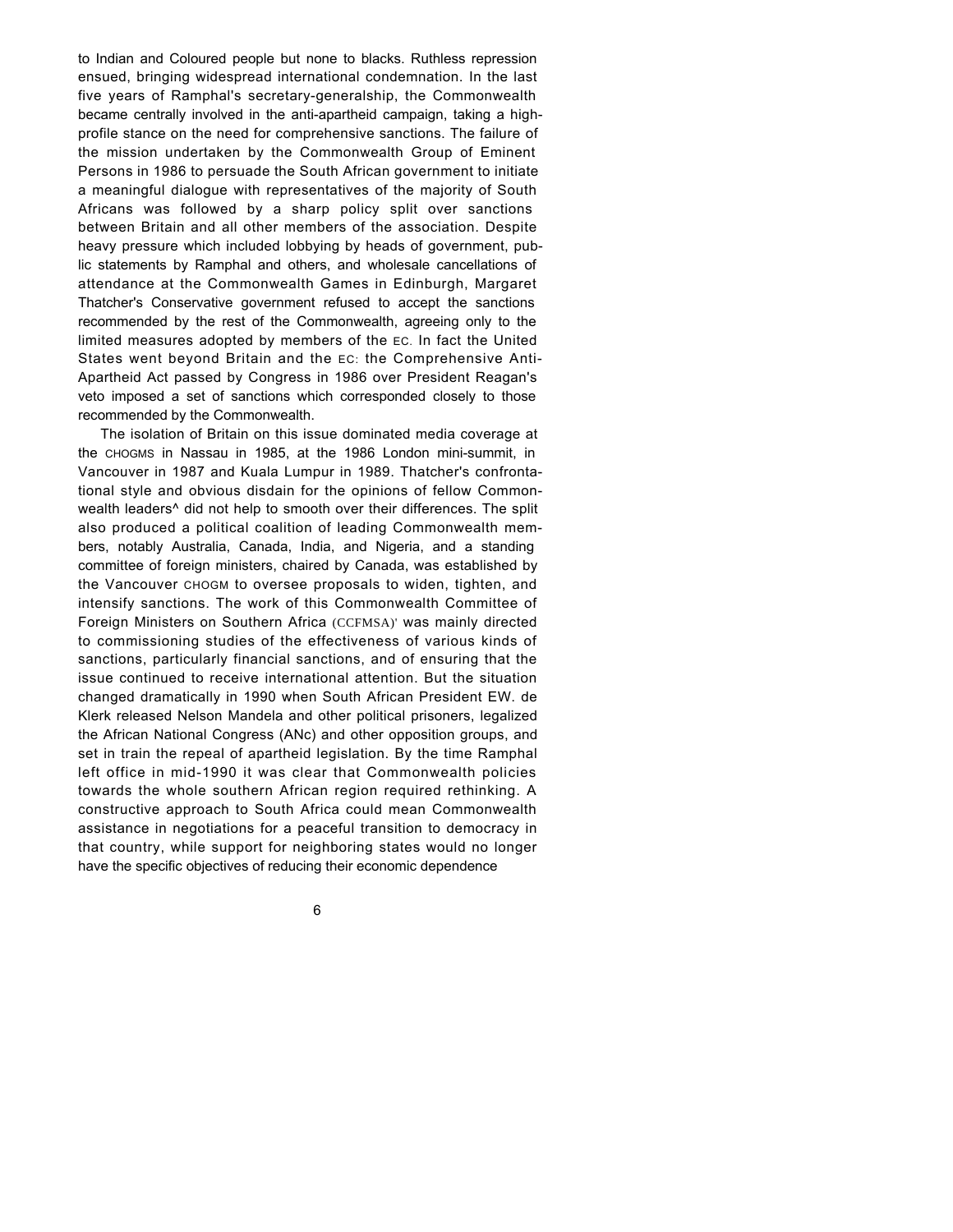on South Africa and resisting its policy of destabilization.

The other major thrust of Commonwealth activity in the Ramphal years, particularly between 1975-80, was in North-South relations. In 1975 the General Assembly adopted the Charter of Economic Rights and Duties of States, with enthusiastic support from the Third World majority but abstentions on the part of Western powers. The Commonwealth was eloquently projected by Ramphal as a possible catalyst for negotiations at the global level, and a number of sound and useful economic studies were commissioned by the secretariat with this objective. Generally, however, the new international economic order proved to be a non-starter, and by 1981 it was clear that there was no disposition on the part of developed countries to enter into global negotiations.

In the 1980s attention focussed on the political and economic problems of small states, of which the Commonwealth contains a large number. Twenty-seven members have a population of less than one million. These states have been helped in negotiations with multilateral international institutions and in many other ways." A particularly useful and practical initiative, sponsored and initially financed by Australia, led to the establishment of an office in New York from which nine small states conduct their United Nations representation and other government business.

Between 1975 and 1990 Commonwealth functional co-operation expanded considerably. The secretariat added new divisions and programmes to address food production and rural development, women and development, and industrial development, while the work of existing divisions and programmes in education, law, health, youth affairs, and scientific co-operation continued to grow. Education, particularly the training of those who can then train others, has been at the heart of many programmes sponsored by the secretariat and financed by the CFTC, and wherever possible experts and consultants are drawn from developing countries. To meet the special needs of exiled Zimbabweans, Namibians, and South Africans, the Commonwealth offered scholarships and distance education facilities. Funds from member governments were supplemented by contributions from United Nations and other sources.

The potential value of distance education throughout the Commonwealth was recognized towards the end of this period when a new agency, the Commonwealth of Learning (co<sup>y</sup>), began work in Vancouver in 1988. Its mandate is to promote human resource development through distance education and the sharing of information services and skills. The COL is separate from the secretariat and like the CFTC is financed by voluntary contributions.9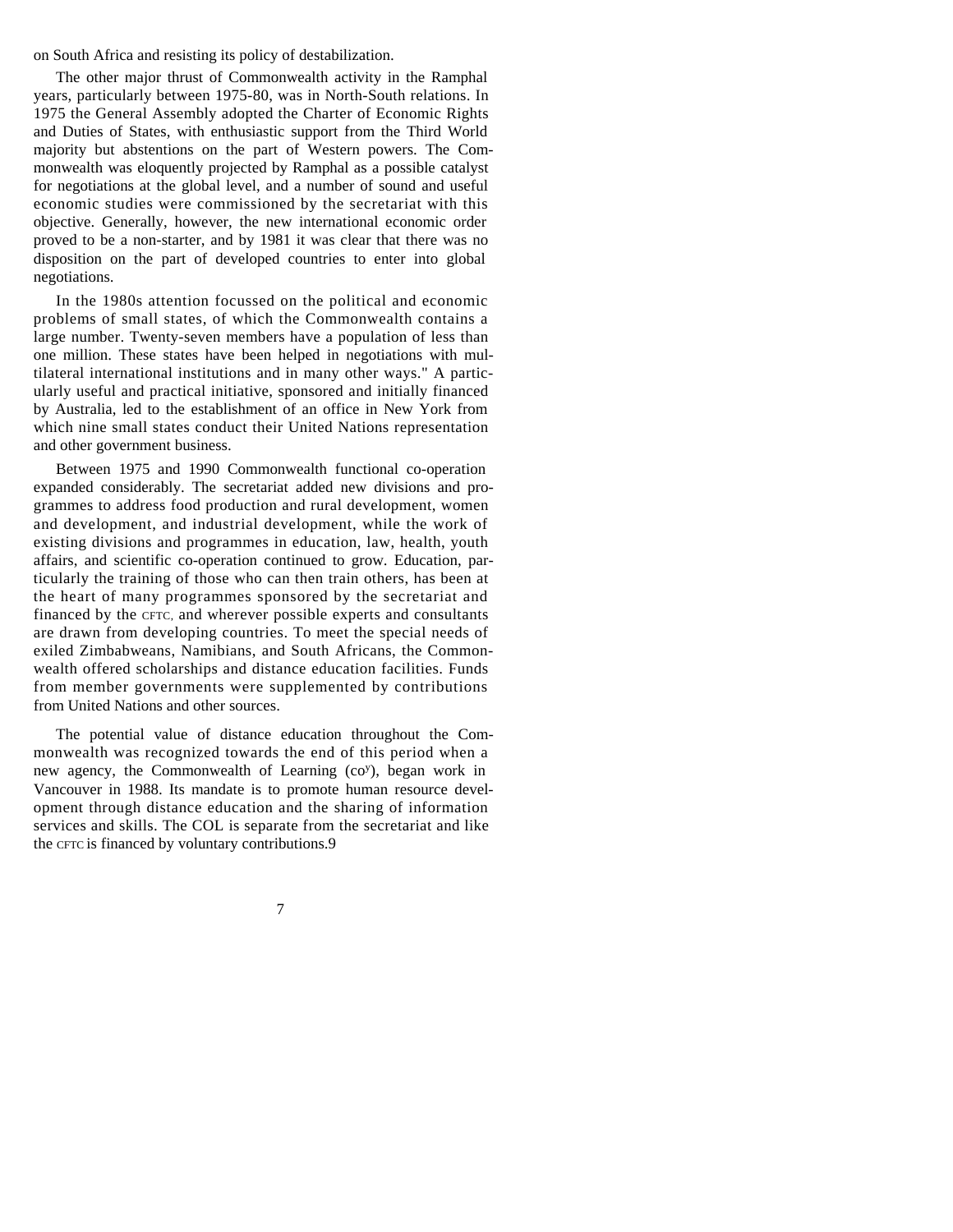### *The Harare Heads* of : *Government Meeting*

The Commonwealth began the last decade of the zoth century with a new secretary-general. Chief Emeka Anyaoku took over from Shridath Ramphal in July 1990, having been elected the previous October at the Kuala Lumpur CHOGM over Malcolm Fraser, a former prime minister of Australia. Chief Anyaoku, a Nigerian diplomat, was appointed to the secretariat by Arnold Smith in 1966 and served as assistant director and then director of the International Affairs Division and as assistant secretary-general. In 1977 he was elected deputy secretarygeneral (political), a post to which he returned after a brief spell as foreign minister of Nigeria in 1983.

The Commonwealth summit in Harare in October 1991 – Anyaoku's first as secretary-general – differed from previous meetings in focus and tone. South Africa was still on the agenda, with Nelson Mandela attending as guest of the Zimbabwean president, but developments in South Africa had reduced the prominence of the sanctions issue. The United States, the EC, and Japan had either lifted sanctions or were in the process of doing so, and Commonwealth leaders, although unwilling to part company with the pro-sanctions policy of the ANC, accepted the CCFMSA'S recommendations for a programmed approach to sanctions removal. The first step was approved: people-to-people sanctions on sport and travel were lifted, and a South African cricket team visited India shortly after the end of the conference. The need for constructive policies, and particularly for foreign investment to enable South Africa to begin tackling pressing social and economic problems, was stressed by the British prime minister, John Major. His conciliatory style was much in evidence at the conference – contrasting favourably with the confrontational approach of his predecessor – but the importance of Britain as an interlocutor in the G-7 and EC, and as a major donor in its own right, no doubt helped to make the Harare CHOGM notable for the absence of anti-British rancour. Both the Australian and Canadian prime ministers were beset with political difficulties at home, which may have militated against strong stands, while other stalwarts of the anti-apartheid campaign were similarly affected. President Kaunda of Zambia did not stay beyond the opening ceremonies, while the prime minister of India, like Prime Minister Mulroney, left before the weekend retreat.

The conference renewed the mandate of the CCFMSA, which will recommend further moves on sanctions as and when appropriate, but a new unity in respect of southern Africa, with stress on constructive initiatives, began to take shape. The CHOGM despatched the Commonwealth secretary-general to South Africa to explore possibilities of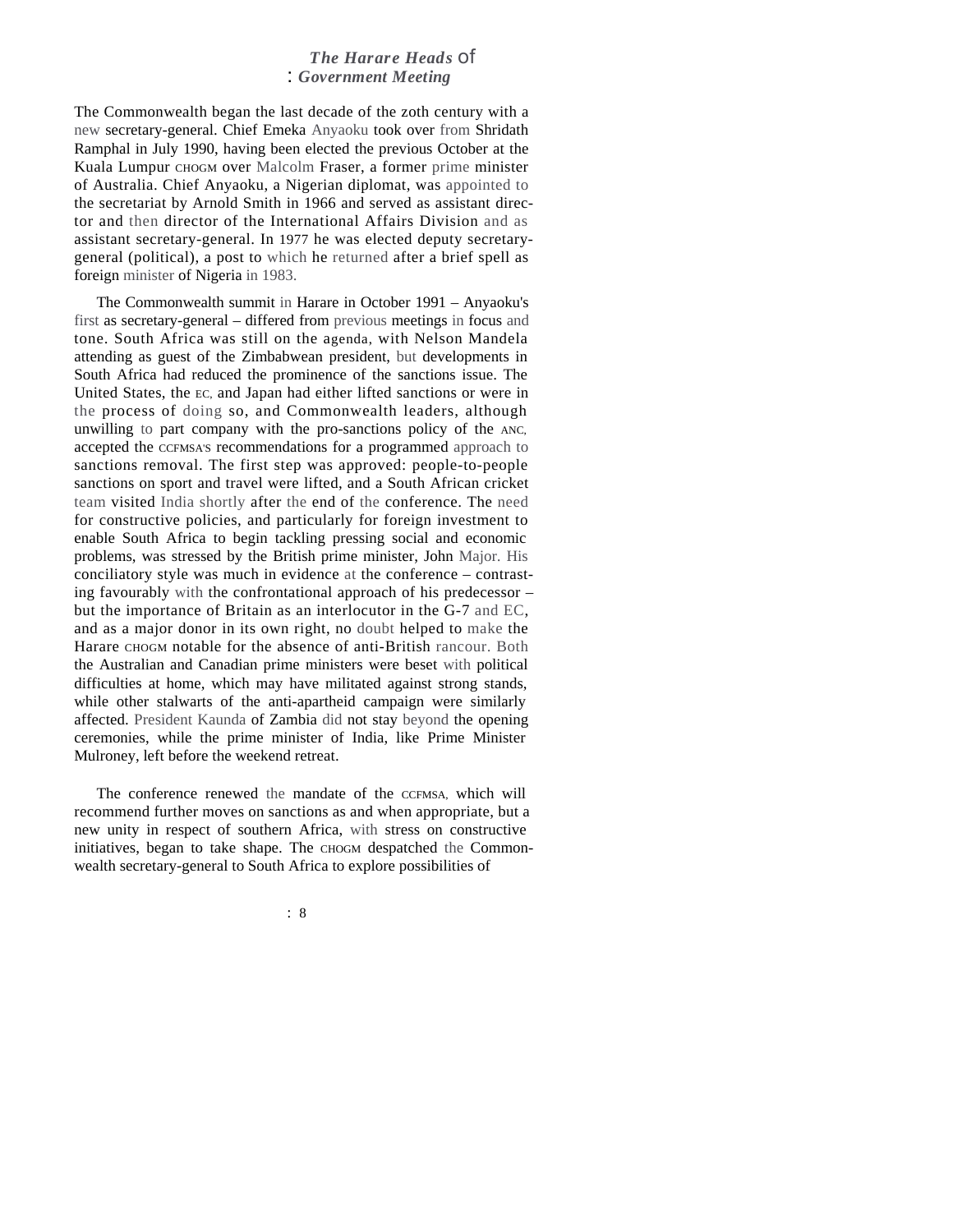Commonwealth help in hastening political change, requesting him to report not to the CCFMSA but to the members of the High-Level Appraisal Group, augmented by the President of Zimbabwe. This group includes Britain, which the CCFMSA does not. It is also worth noting that the former British foreign secretary, Sir Geoffrey Howe, was one of a group of Commonwealth observers attending the first meeting of the Convention for a Democratic South Africa (CODESA) in December 1991.

The major item of business at the Harare CHOGM was not South Africa but the adoption of a new statement of mission for the Commonwealth for the 1990s and beyond, based on the work of the High-Level Appraisal Group. In fact, the ten designated heads of government did not meet in January or June 1991, as planned, because of the onset of fighting in the Gulf and a variety of domestic difficulties. They finally convened in Harare on <sup>15</sup> October, one day before the full CHOGM. In the meantime a working group of senior officials which included Lord Armstrong, the former British cabinet secretary, had prepared a report for their consideration. This report formed the basis of the Harare Declaration, adopted by the full CHOGM, which sets out principles and priorities for the association. Heads of government also endorsed criteria for Commonwealth membership and considered plans for the review of the secretariat. Each item merits some comment.

Restatement of Commonwealth Principles

The Harare Declaration reaffirms the Commonwealth's commitment to principles of peace, economic development, observance of international law, support for human rights, and opposition to all forms of racism which were set out in the Declaration of Commonwealth Principles adopted by the Singapore CHOGM in 1971, but it adds some new emphases, notably on democratic values and respect for human rights. The document is rather wordy, but it does contain in paragraph 9 a specific reference to just and honest government' as one of the fundamental political values of the Commonwealth. This could serve as a marker for identification of future failure to measure up, but it remains to be seen how effective it will be. The well-established Commonwealth convention that internal affairs of members are not discussed is reflected in the Harare Declaration which restates that the Commonwealth is 'a voluntary association of sovereign independent states, each responsible for its own policies."° But if the association is to retain credibility, as Chief Anyaoku has been at pains to emphasize," it cannot ignore gross violations of human rights by its own members, and it must demonstrate a commitment to democratic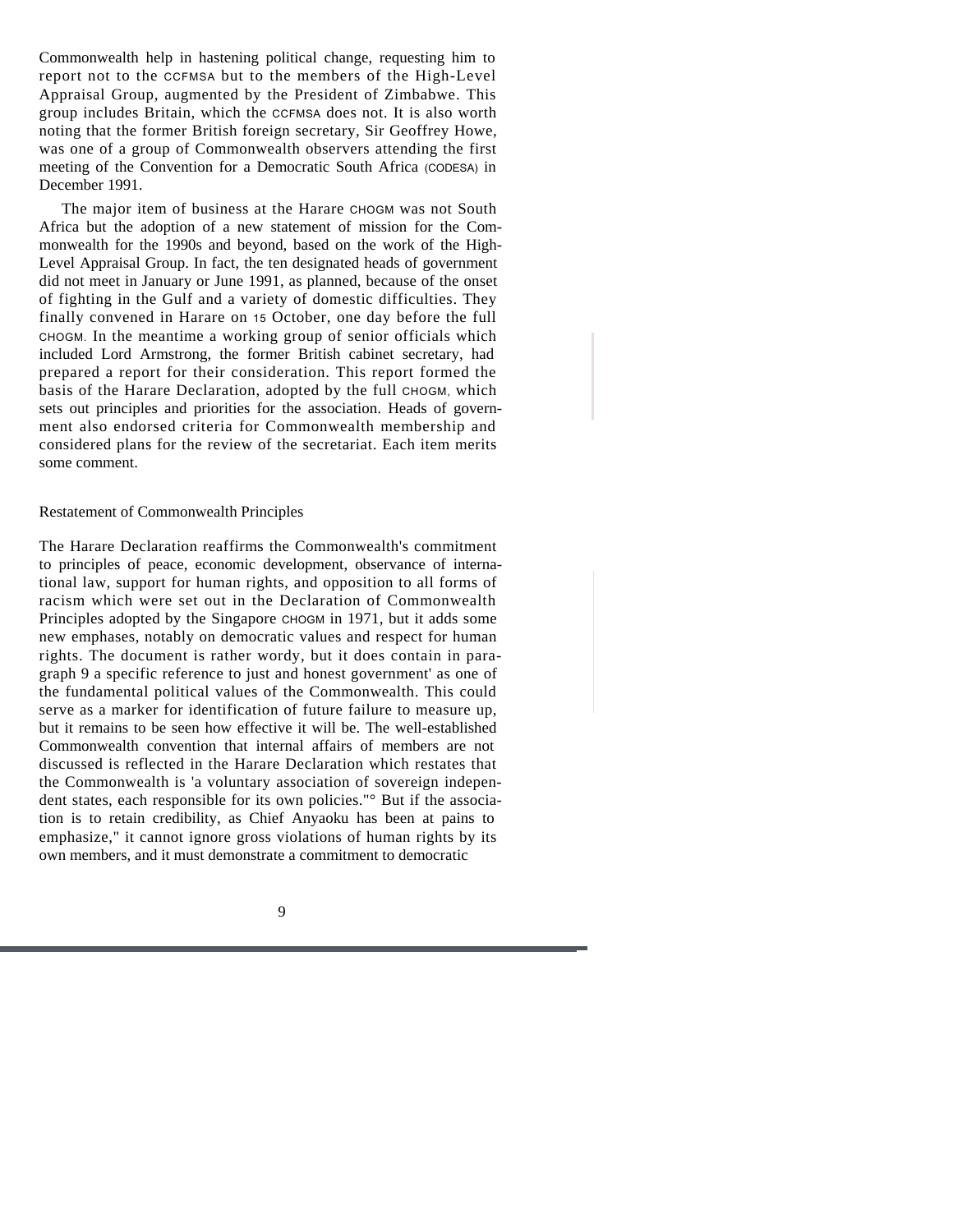regimes which are representative of and accountable to their citizens. Living up to these commitments may also be relevant to continued receipt of development assistance. The Harare Declaration refers to ' the extension of the benefits of development within a framework of respect for human rights,' reflecting Canadian and British intimations that aid policy and human rights considerations could be linked.

#### Priorities for the Commonwealth

The Harare Declaration lists ten areas of concentration for the Commonwealth in the years ahead: protection and promotion of democracy and human rights; equality for women; universal access to education; action to bring democracy and the end of apartheid in South Africa; promotion of sustainable development and alleviation of poverty; extension of the benefits of development (as noted above); protection of the environment; action to combat drug trafficking and abuse, and the spread of communicable diseases; help for small Commonwealth states in tackling economic and security problems; support of the United Nations in the search for peace, disarmament, and arms control.

Paragraph io of the declaration contains the only specific example of action in respect of this very extensive agenda. It notes that improved Commonwealth co-operation could include strengthening the association's capacity 'to respond to requests from members for assistance in entrenching the practices of democracy, accountable administration and the rule of law.' The idea of a standing facility to monitor elections, put forward by Ramphal in his 1989 Report to Heads of Government, was not adopted; instead responses will continue to be handled on an ad hoc basis. But already a useful repertoire of practice has developed: in the last two years Commonwealth observer groups have monitored elections in Malaysia, Bangladesh, and Zambia, and there are further requests in the pipeline. While there are other groups and agencies which undertake similar work, the shared traditions and experience of member countries should make the Commonwealth a particularly appropriate body to call on for help.

This raises the possibility of other special Commonwealth strengths. Looking at the worthy, but daunting, agenda set out in the Harare Declaration, it might be wise for the Commonwealth to select a limited number of areas for emphasis. This would also help in projecting an image of accomplishment rather than rhetoric. Education is surely at the heart of Commonwealth concerns and could be given a higher profile; help for small states is also an important consideration for a body which has such a large number of members in this category It is also arguable that Commonwealth functional co-operation, espe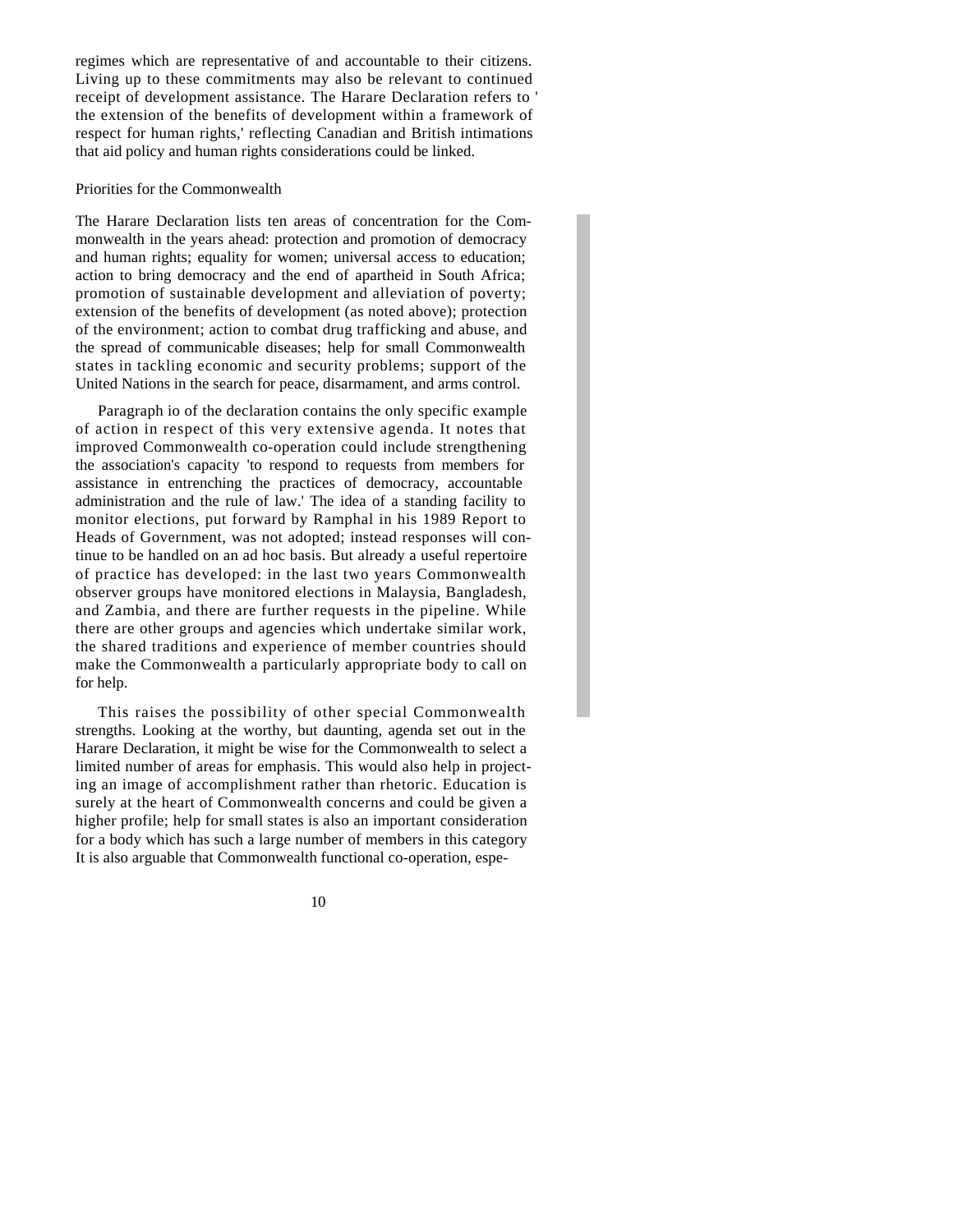cially in skills enhancement, however 'dull' in media estimation, deserves to be highlighted. It is in this area, after all, that Commonwealth co-operation has a direct and beneficial impact on people's lives. Given the new vigour of the United Nations in the post-Cold War era, the need for the Commonwealth 'to help the world negotiate,' to recall Sonny Ramphal's memorable phrase, is no longer apparent, but there are pressing needs in the developing countries which the Commonwealth can help to meet.

#### Membership

The Commonwealth now has 5o members in all parts of the world (see Appendix A). Pakistan rejoined in 1989 after an 18-year absence, while Namibia became the fiftieth member on attaining independence in April  $1_{99}$ 0.12 Forty-six Commonwealth members can be classed as developing states.

Any discussion of membership raises the question of further expansion. Until now a relationship with Britain (or other Commonwealth country) has been the passport to admission, and there would be no problem in readmitting South Africa under a democratically elected representative government. But the new emphasis on democracy and human rights suggests closer examination of eligibility in future. Receipt of an application for membership from Cameroon, plus the possibility of other applications – perhaps from Mozambique which has enjoyed a special relationship with the Commonwealth as a front-line state – made clarification of criteria for joining a necessary exercise. The recommendations of the High-Level Appraisal Group were endorsed by the full CHOGM at Harare.

The historic links and shared traditions which form the basis of Commonwealth membership limit future expansion and avoid a loss of identity and distinctiveness for the association. Admission, or readmission, will be contingent on adherence to the values, principles, and priorities set out in the Harare Declaration. Membership entails acknowledgment of the role of the British monarch as head of the Commonwealth, use of English as a working language, and acceptance of the Commonwealth 'style' of informality and consensus. Members must also be willing and able to participate in Commonwealth consultation and in co-operative programmes such as the CFTC and the cot.

The procedure is for applications to be sent to the Commonwealth secretary-general who then consults all members either by correspondence or, if convenient, at a CHOGM. Cameroon was not admitted to Commonwealth membership at Harare but its application could presumably be reviewed at a future date if it adopted a fully democratic, multi-party system.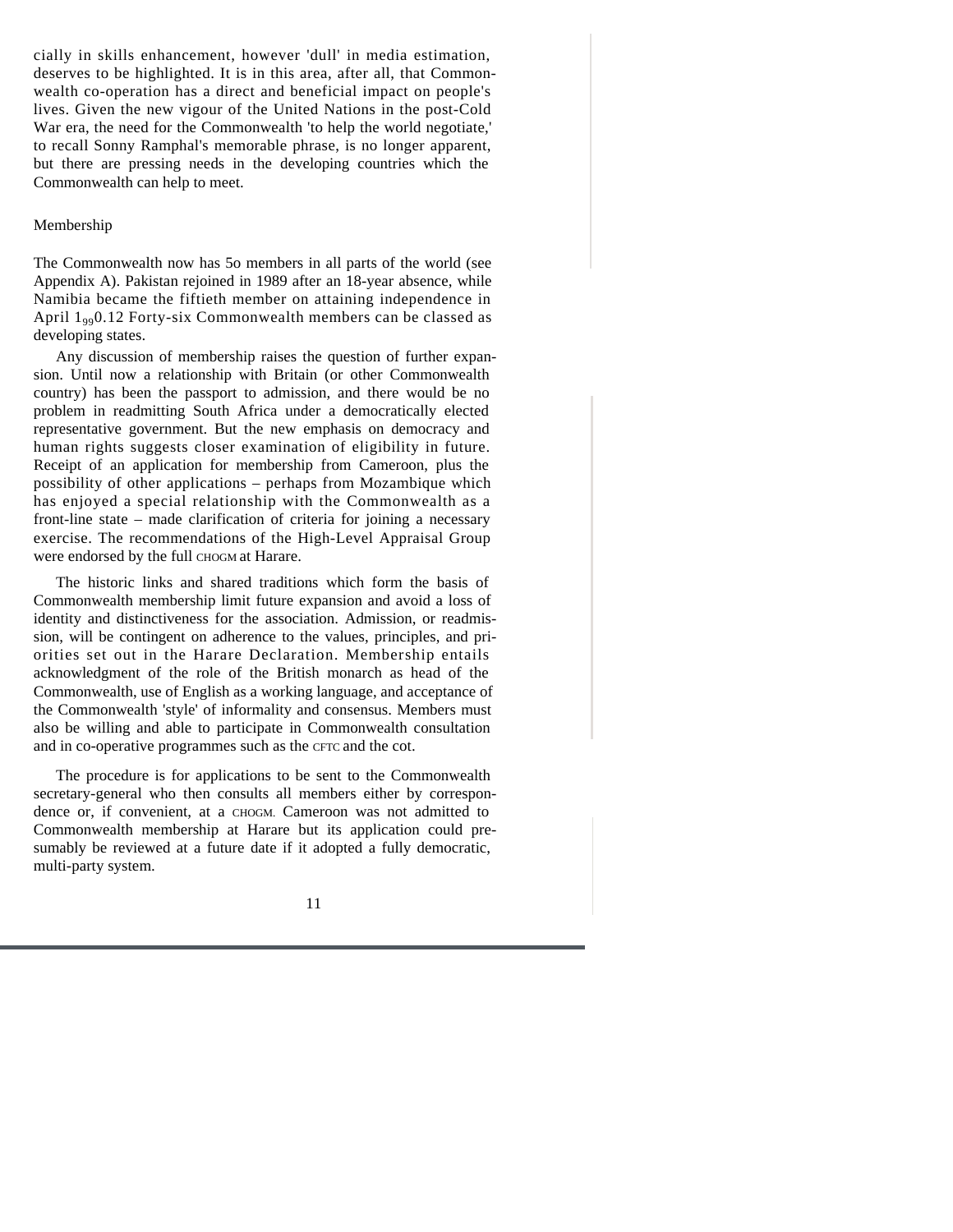The secretariat and its associated agencies play a key role within the Commonwealth, and any wide-ranging review of Commonwealth roles must include consideration of the secretariat's efficiency and costeffectiveness in handling existing responsibilities as well as its capacity to respond to changing priorities. Organization, the calibre of personnel, and staff morale are all important — as is the provision of adequate financial support.

The secretariat's basic tasks are to service heads of government, ministerial, and other official meetings and to facilitate intergovernmental co-operation and consultation, but, as pointed out earlier in this essay, its range of activities has greatly expanded over the past 27 years. The establishment of the CFTC as an operational arm was particularly important in making funds available for programmes of practical assistance. The secretariat has, however, remained quite small. Its budget is approximately \$16 million" and the staff complement is  $_410$  men and women drawn from all parts of the Commonwealth. In recent years efforts have been made to increase the number of women in senior posts. Staff work on contract; there is no career service, and recruitment has to strike a balance between the merits of continuity and the need for 'new blood.'

With  $2<sub>4</sub>$  years in the secretariat and with a unique knowledge of its strengths and weaknesses, the new secretary-general was well-placed to undertake reorganization and revitalization on assuming office in July  $1_{99}$ , It was unfortunate, therefore, that the planned meetings of the High-Level Appraisal Group were twice postponed so that the report of the working group of officials and the secretary-general's own Strategic Action Plan were not considered by heads of government until the eve of the Harare CHOGM. The decision to employ outside management consultants to review the organization of the secretariat imposed a further delay. The consultants' report and revised material from the secretariat itself will be considered by senior officials when they meet in Kampala late in  $1_{99}2$ , and it will be 1993 before restructuring is put into effect. At the same time continuing economic recession in developed Commonwealth countries militates against increased financial support for the secretariat; the preference is for redeployment of existing resources.'

There is no doubt that some reorganization is overdue. The early pioneering days at Marlborough House are long past and the secretariat has grown like Topsy over the years. Better integration of its work both laterally and vertically would be advantageous for both efficiency and morale. These are issues which the management consultants and senior officials will address with the advice of the secretary-general and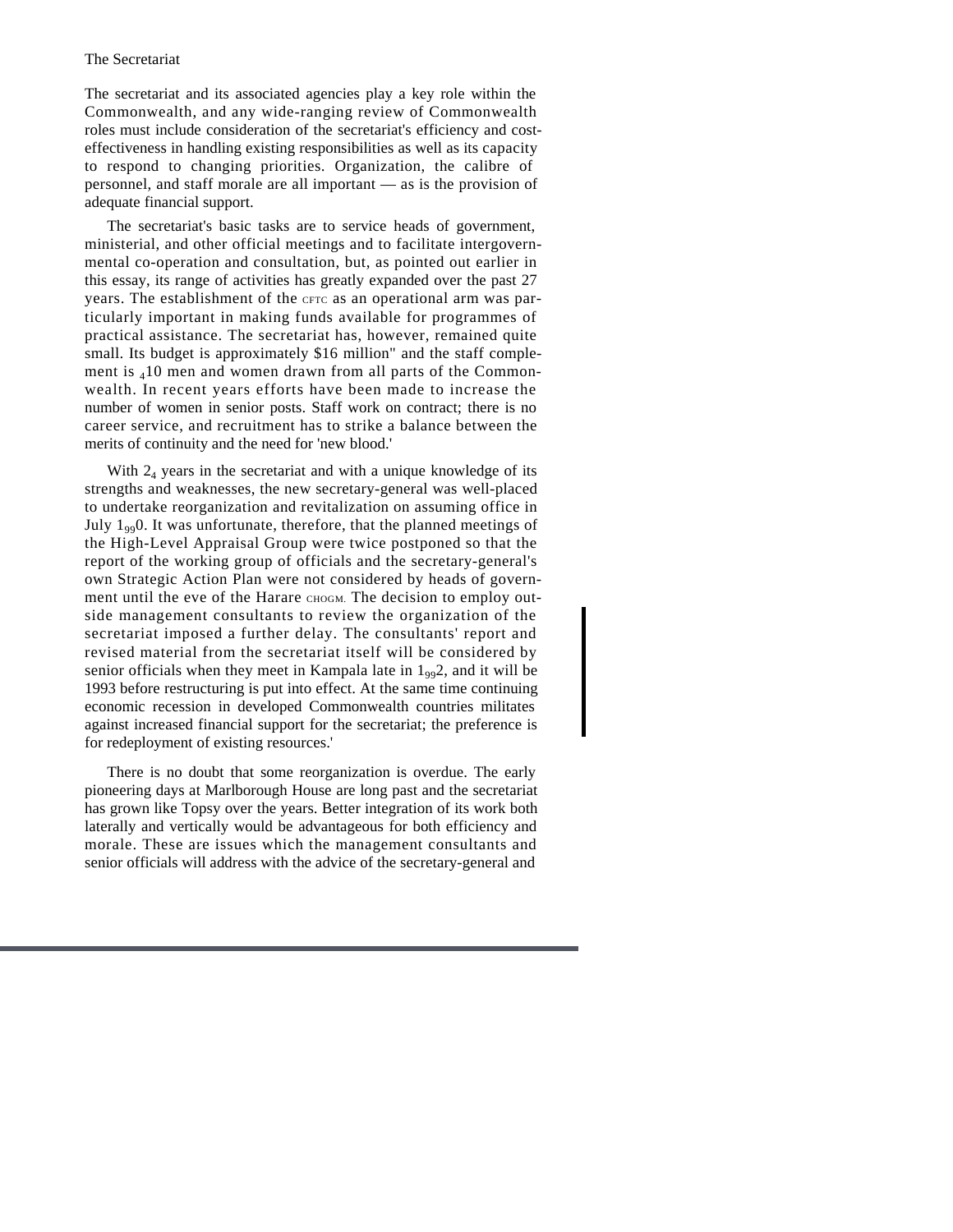his senior staff, and it is important that they get it right. The secretariat needs to sustain its reputation as a well-managed operation which makes the very best use of existing resources.

In the past the secretariat has always responded to governmentally approved proposals for task expansion: indeed it has often been the source of such proposals. But its very limited resources, both human and material, reinforce the argument that within the overall compass of the Harare Declaration's list of objectives a sharper focus is needed on high-priority items. The secretary-general noted in his 1991 report to heads of government that resources could be re-allocated from 'activities of diminishing importance to those of new priority.' There is, however, a limit to reallocation possibilities, and inadequate financial support could seriously undermine the secretariat's ability to deliver a satisfactory level of service.

### Future *Prospects*

Predictions about the future of the Commonwealth have generally been gloomy and wrong, and the turbulent state of the contemporary international system suggests extreme caution in forecasting. But over the past <sup>4</sup>o years the Commonwealth has shown a surprising capacity to respond to changing circumstances and a resilience to internal stress. Continuity is perhaps made more likely because the association has acquired characteristics of other international organizations: regular summit meetings, a secretariat headed by a secretary-general, and a set of principles to which members are committed. It also has its distinctive features: shared experience and administrative traditions, a common working language, and some success in preserving a style of its own. As an association it links countries of north and south and provides a kind of club within which views can be expressed, ideas shared, and advice sought and given on a confidential basis. And it offers a multilateral framework within which bilateral links can be readily cultivated – a point which officials in national bureaucracies acknowledge as one of the benefits of the Commonwealth connection. It also provides a range of services which are extremely useful to its Third World members, particularly the smaller ones. As noted, these services depend on the continued willingness of the wealthier members to pay for them. But they, too, are beneficiaries. John Holmes once wrote that the Commonwealth ` has been more than appears to the public eye,"<sup>16</sup> and his perceptive observation remains true today. Whether it is in informal consultation between governments or in the skilful exercise of quiet diplomacy by the secretary-general, the Commonwealth offers channels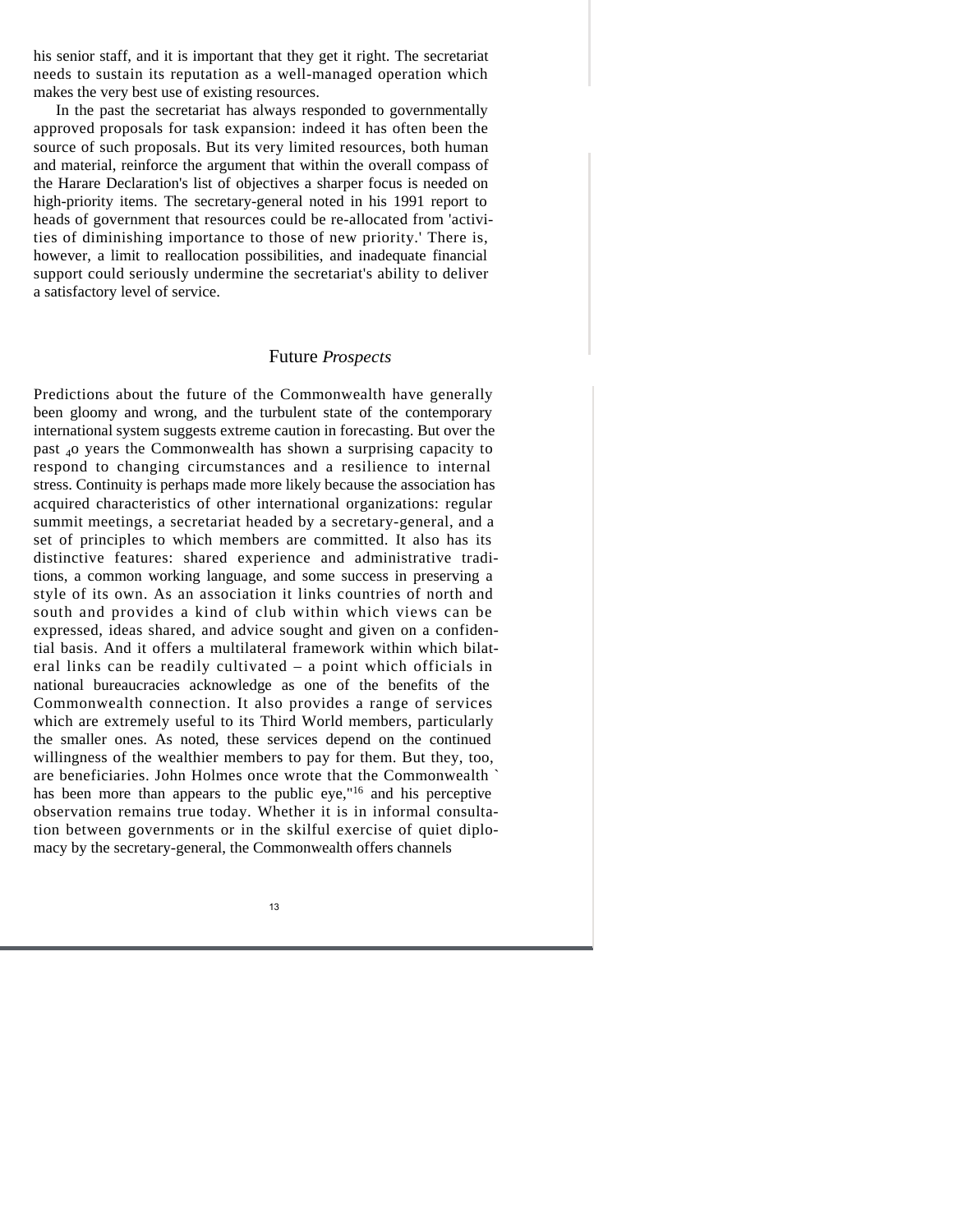for communications and, at times, a support system not replicated elsewhere.

The end of the period which found Britain at odds with the majority of other members – and eventually with all of them – should ease internal strains. It will also reduce the intensity of media coverage. But restored consensus does not automatically translate into new vitality, and reduced media coverage may be a mixed blessing. It may be wise for the Commonwealth to avoid excessive claims for significant roleplaying while making full use of opportunities to contribute in a practical way to international co-operation and to the efforts of members to move to the institution of democratic processes. In the long run one would hope that monitoring elections and advice about the introduction of democratic modes would not be required anywhere in the Commonwealth.

Finally it may be noted that the Commonwealth is fortunate – and unique among international organizations – in having an unofficial, nongovernmental dimension.17 Professional bodies, educational exchanges, sport and cultural activities which have a Commonwealth connotation reinforce the 'official' Commonwealth and help to build people-to-people links of enduring kind.

| Member            | Joined | Member           | Joined |
|-------------------|--------|------------------|--------|
| Antigua & Barbuda | 1981   | Kenya            | 1963   |
| Australia         | 1931   | Kiribati         | 1979   |
| <b>Bahamas</b>    | 1973   | Lesotho          | 1966   |
| Bangladesh        | 1972   | Malawi           | 1964   |
| <b>Barbados</b>   | 1966   | Malaysia         | 1957   |
| Belize            | 1981   | Maldives         | 1982   |
| <b>Botswana</b>   | 1966   | Malta            | 1964   |
| <b>Britain</b>    |        | <b>Mauritius</b> | 1968   |
| Brunei Darussalam | 1984   | Namibia          | 1990   |
| Canada            | 1931   | Nauru*           | 1968   |
| Cyprus            | 1961   | New Zealand      | 1931   |
| Dominica          | 1978   | Nigeria          | 1960   |
| The Gambia        | 1965   | Pakistan         | 1989   |
| Ghana             | 1957   | Papua New Guinea | 1975   |
| Grenada           | 1974   | St Kitts & Nevis | 1983   |
| Guyana            | 1966   | St Lucia         | 1979   |
| India             | 1947   | St Vincent &     |        |
| Jamaica           | 1962   | the Grenadines   | 1979   |

#### APPENDIX A: Commonwealth Membership 1992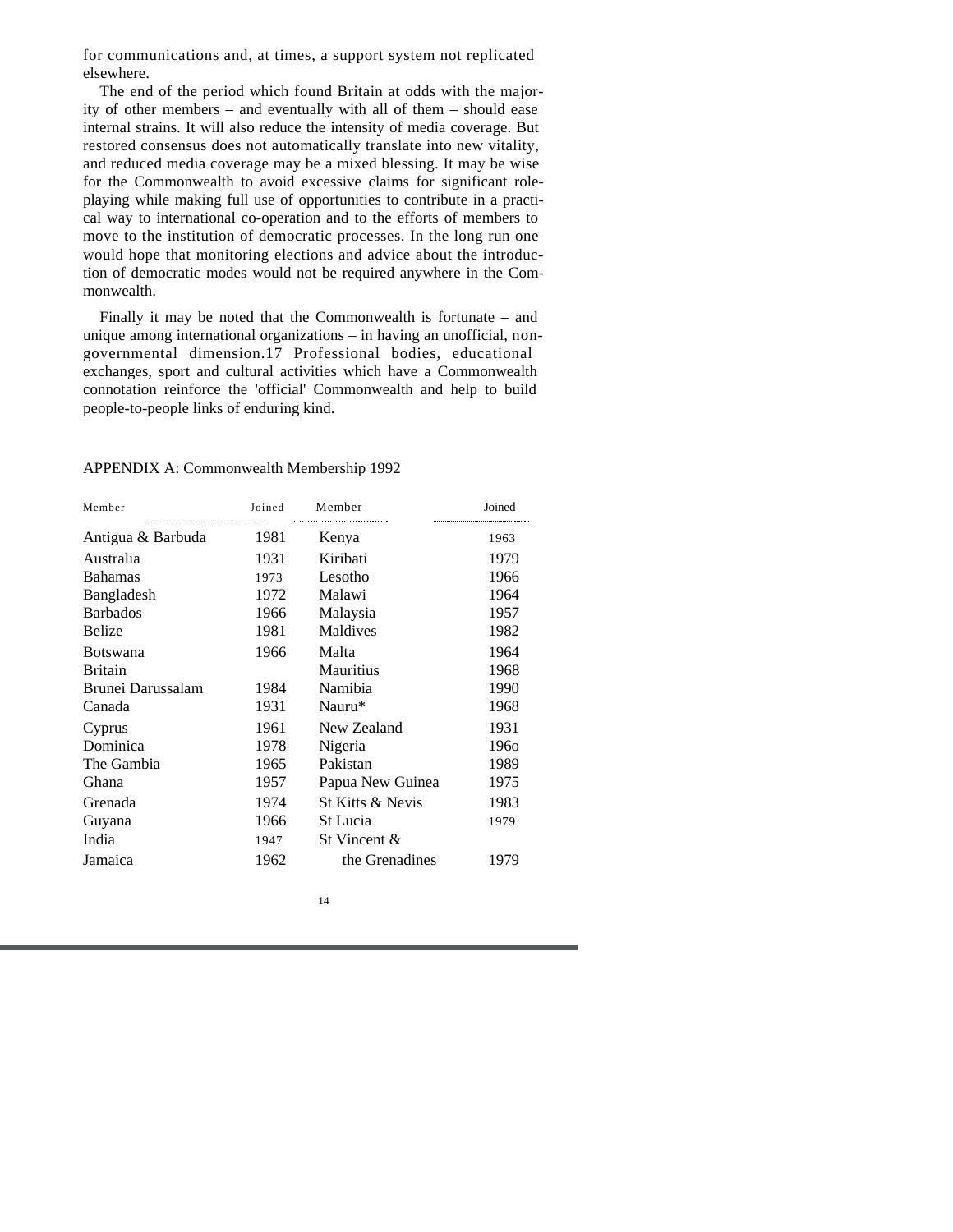| Member          | Joined           | Member            | Joined |
|-----------------|------------------|-------------------|--------|
| Seychelles      | 1976             | Trinidad & Tobago | 1962   |
| Sierra Leone    | 1961             | Tuvalu*           | 1978   |
| Singapore       | 1965             | Uganda            | 1962   |
| Solomon Islands | 1978             | Vanuatu           | 1980   |
| Sri Lanka       | 1948             | Western Samoa     | 1970   |
| Swaziland       | 1968             | Zambia            | 1964   |
| Tanzania        | 1961             | Zimbabwe          | 1980   |
| Tonga           | 197 <sub>0</sub> |                   |        |

\* Nauru and Tuvalu are Special Members who do not send representatives to heads of government meetings and are not assessed for contributions.

Notes

- i. Members of the group (all of whom had hosted Commonwealth summits) were Australia, Bahamas, Britain, Canada, India, Jamaica, Malaysia (chair), Nigeria, Singapore, Zambia.
	- z. The formula devised for India applied to all Commonwealth countries. The process of review when a change from monarchy to republic was sought allowed discussion of South Africa's apartheid system in 1961 and led to its ` forced' withdrawal from membership.
	- 3. Detailed accounts can be found in M. Doxey, The *Commonwealth Secretariat* and *the Contemporary* Commonwealth, Macmillan, 1989; W.D. McIntyre, The *Significance of the* Commonwealth, *196<sup>5</sup> -199o,* Macmillan, 1991.
	- 4. Against the advice of Arnold Smith. See his *Stitches in Time: The* Commonwealth *in* World *Politics,* General Publishing, 1981, 143-6.
	- 5. Assessed contributions to the CSC and  $\text{cyc}$  for 1991-2 were \$1.3 M and \$3.4m respectively.
	- 6. Exemplified at a press conference attended by the writer where, in response to a query about her reaction to the fact that 49 other heads of government differed from Britain on sanctions policy, Thatcher replied 'I'm just sorry for them.'
	- 7. Its members are Australia, Canada (chair), Guyana, India, Nigeria, Tanzania, Zambia, Zimbabwe.
	- 8. See *Vulnerability: Small States* in *the Global System,* Report of a Commonwealth Consultative Group, Commonwealth Secretariat, London, 1985.
	- 9. The \$2.7m. provided by Canada for the first five years included a contribution from the British Columbia government. Britain is the other major donor.
	- 10. Harare Declaration, para. This wording is also found in the Singapore Declaration.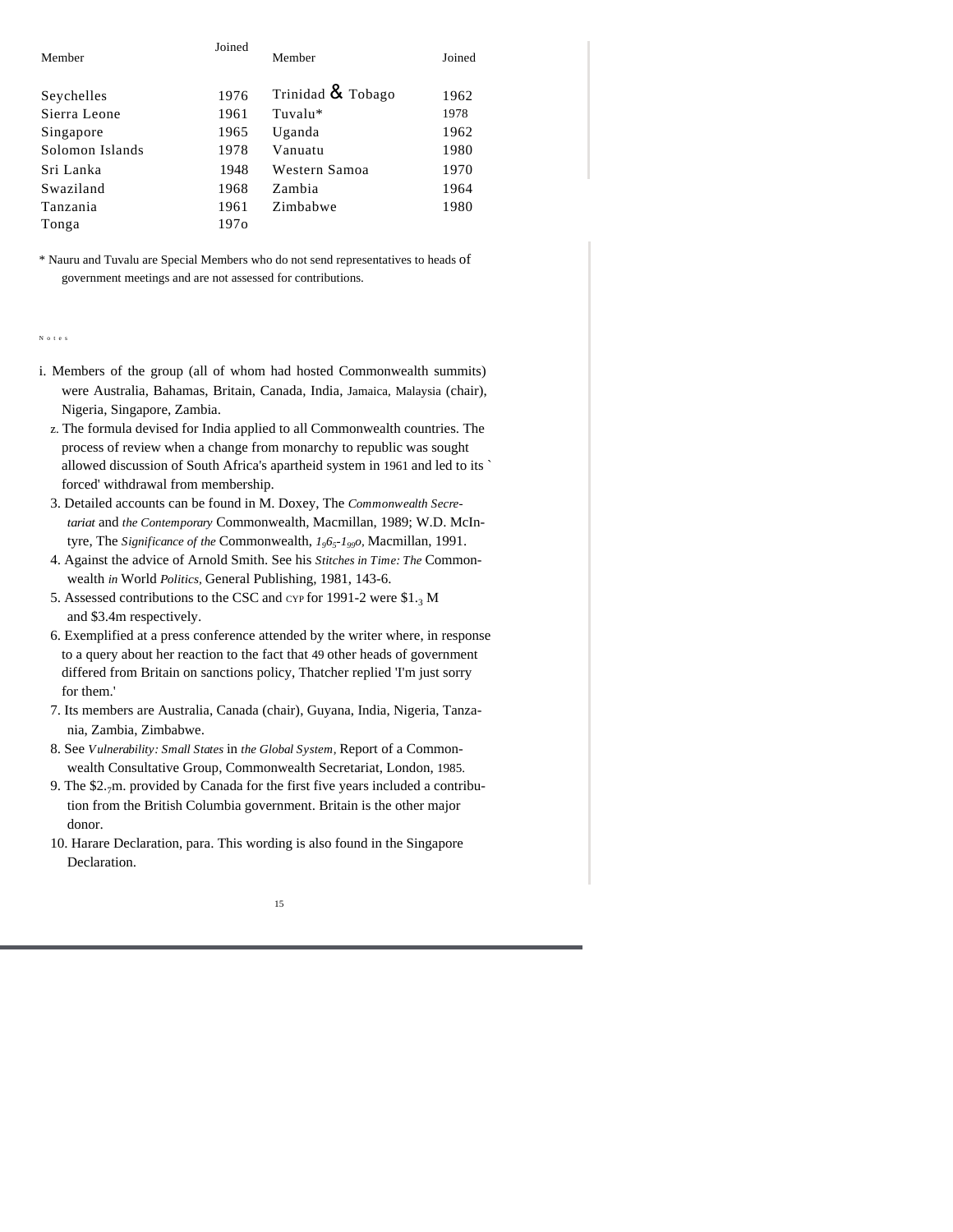Emeka Anyaoku, 'Fulfilling the Promise of Commonwealth Declarations.' Address at Commonwealth Trust, 5 September 1991.

- 12. Fiji's membership was stated by the 1987 Vancouver сности to have lapsed with its change from monarchy to republic which denied full citizenship rights to Fijians of Indian descent.
- 13. See Stephen Chan, 'Actors, Issues and Instruments in the post-Thatcher Commonwealth,' *New Zealand International Review, XXVII*, no 1, 1992, 9 .
- 14. The secretariat benefits from some CFTC funds which support its work in providing fellowships and training and other welfare-related fields.
- 15. See the Harare Communique, para. to, which states that governments will consider making appropriate contributions to the secretariat if it emerges, after the review, that additional resources are still required.
- 16. 'The Commonwealth and the United Nations,' in W.B. Hamilton *et al,* eds, A *Decade* of *the Commonwealth 1954-64,* Duke University Press, 1966, 365.
- 17. The Commonwealth Foundation, an autonomous agency funded by member governments, was set up at the same time as the secretariat to promote cooperation and interchange among Commonwealth non-governmental groups and organizations. Robert Stanfield was chairman of the Foundation, 1987-92.

MARGARET DOXEY has taught international relations at Trent University, Peterborough, Ontario; the London School of Economics and Political Science; and Wellesley College, Massachusetts. She is the author of The *Commonwealth Secretariat and the Contemporary* Commonwealth (1989) and International *Sanctions* in *Contemporary*

*Perspective* (1987) and has written extensively on international organization and on sanctions.